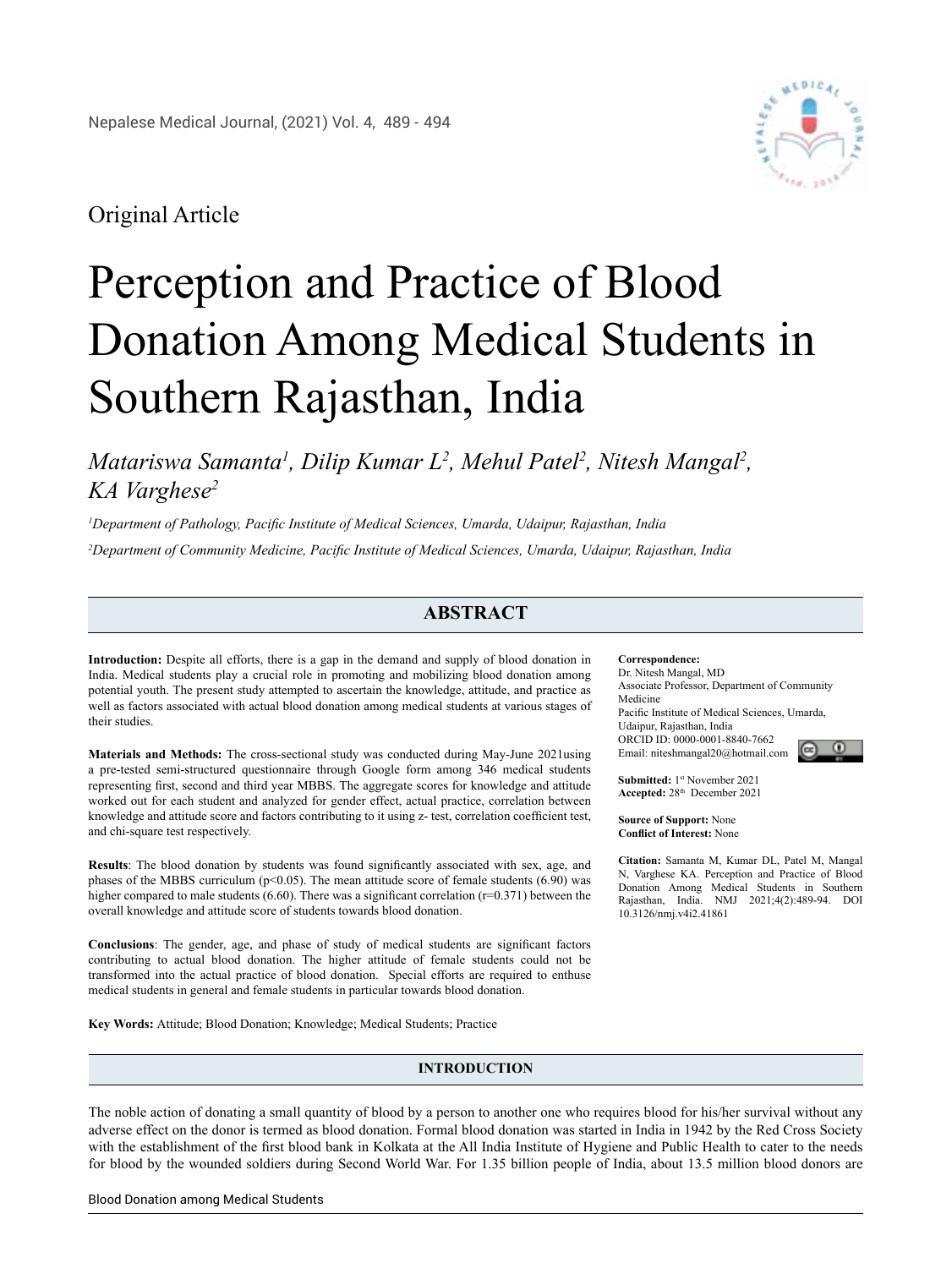required every year, out of which 11 million are collected through voluntary non-remunerated blood donations which are only about 82 % of the requirement. If about 1% of the nation's population donates blood voluntarily, the blood requirement can be met out and the WHO theme for 21<sup>st</sup> century "Safe blood starts from me, blood saves life" can become a reality $1,2$ 

Blood, enabling the human body system to function its multifarious functions, cannot be produced on a commercial basis. The demand for blood can only be met out through voluntary donations from willing donors. Remunerated blood donation is banned in India since 1998 as per the Hon'ble Supreme Court and family replacement accounts for less than half of the demand. Keeping in view the National Blood Policy (NBP) 2002, voluntary blood donation can be a feasible option through effective donor education, motivation, and encouragement.<sup>3</sup>

Blood transfusion is required in various situations such as accidental injuries, surgical conditions, malignancies, pregnancy, and other medical conditions. Various efforts such as the celebration of 1st October as National Blood Donation Day could not make it possible to meet even a large part of blood needs from voluntary donors whereas safe and quality blood has to come from healthy donors only.4 Concerted efforts are needed to meet the demand for safe blood through blood donation camps and other such events.<sup>5</sup>

Blood transfusion is a crucial part of the health delivery system. The ensured supply of safe blood at all times is possible through stable, regular, voluntary, and unpaid blood donation. Once the integrated blood supply network is established at a national level for collection, testing, processing, storage, and distribution and a voluntary group to donate blood is ensured, saving life for millions of people would become a reality.<sup>6</sup>

For achieving the WHO's advocacy for 100 percent voluntary non remunerated donor blood, more and more young voluntary donors have to come forward. The dynamic, healthy, young donors have to be encouraged, motivated, educated, and inspired to be the major voluntary donors for safe blood. The medical students have many folds of responsibility as savers of life through their professional service, as educators to the youth as blood donors and as blood donors themselves to save the life of those seeking blood in medical college hospitals.7

There could be many factors for the demand-supply gap in the blood which included fear for needle insertion, lack of knowledge about blood type and its demand, apprehension of risk in getting infected or blood becoming decreased in volume, adverse effect on studies, and so on. The lack of motivation, non-accessibility of blood collection centers, the criterion of testing blood for quality, the paperwork and time is taken for the process and anxiety in parting with self-accumulated blood and many others can be the contributing factors preventing medical students from donating blood.8 Therefore, it is necessary to explore the knowledge and attitude level of medical students towards voluntary blood donation and also the factors preventing or promoting the noble cause of blood donation.

The objectives of the study were to assess the knowledge and attitude level of medical students on voluntary blood donation , to study the extent of the practice of blood donation by the medical students, their perception, and factors influencing for it

#### **MATERIAL AND METHODS:**

The cross-sectional study was conducted at the Pacific Institute of Medical Sciences (PIMS) from May 2021 to July 2021. The respondents selected for the study included the first, second, and third year MBBS students of the Medical College. Considering the prevalence of adequate knowledge as 65%, the required sample size came out to be 350.9 The study was conducted after getting ethical clearance from Institutional Human Ethics Committee (IHEC). The pre-structured questionnaire was got filled by the selected students using the Google-form method of data collection. The questionnaire consisted of general background information and the items related to knowledge, attitude, and practice of blood donation among medical students. The knowledge aspects consisted of 14 statements with the scope for the highest knowledge score of 14. The attitude aspects included 10 statements with the highest score of 10. For assessing the perception of students on blood donation seven statements (positive and negative) were posed. The response of each student was obtained on a seven-point Likert scale ranging from a very high level of agreement to the least level of agreement. (7- very high level of agreement; 6- high level of agreement; 5- moderate agreement; 4- agreement; 3- partial agreement; 2- low level of agreement and 1- very low level of agreement)

#### **Statistical Analysis**

The association of sex, age, phases of MBBS course, family background as rural and urban, families having medical professionals, and history of any family member received blood transfusion was tested through chi-square test. The gender effect on knowledge and practice was tested through the SND test of mean scores for knowledge and practice for male and female students. The association of knowledge score with attitude score was tested through Karl Pearson coefficient of correlation.

#### **RESULTS**

In all, 346 MBBS students studying in different phases filled and submitted the forms either online or offline, out of which 178 (51.4%) were male and 168 (48.6%) were female; 124 (35.8%) were studying in I MBBS, 104 (30.0%) were in II MBBS and 118 (34.1%) were in III MBBS. Out of 346 respondents, 108 ever donated blood and 238 have not donated blood so far. The gender shares of respondent students did not show any major difference. However, the male 178 (51.4%) blood donors outnumbered female blood donors 168 (48.5%). As the phases of education increased the share of blood donors also increased implying that the duration of stay at the college campus prompted the students to donate blood to the needy. Remarkably, the share of rural students who donated blood was higher than urban students with 32 (38.6%) and 76 (28.9%) respectively. The family members of 62 respondents (17.9%) received a blood transfusion during the recent past. The blood donation was found significantly associated with sex, age, and phases of the study. The family background was found to have association with blood donation at a 9.8% level of significance. The presence of medical professionals in the family did not make any significant effect on blood donation and the same is the situation with family members received blood (Table 1).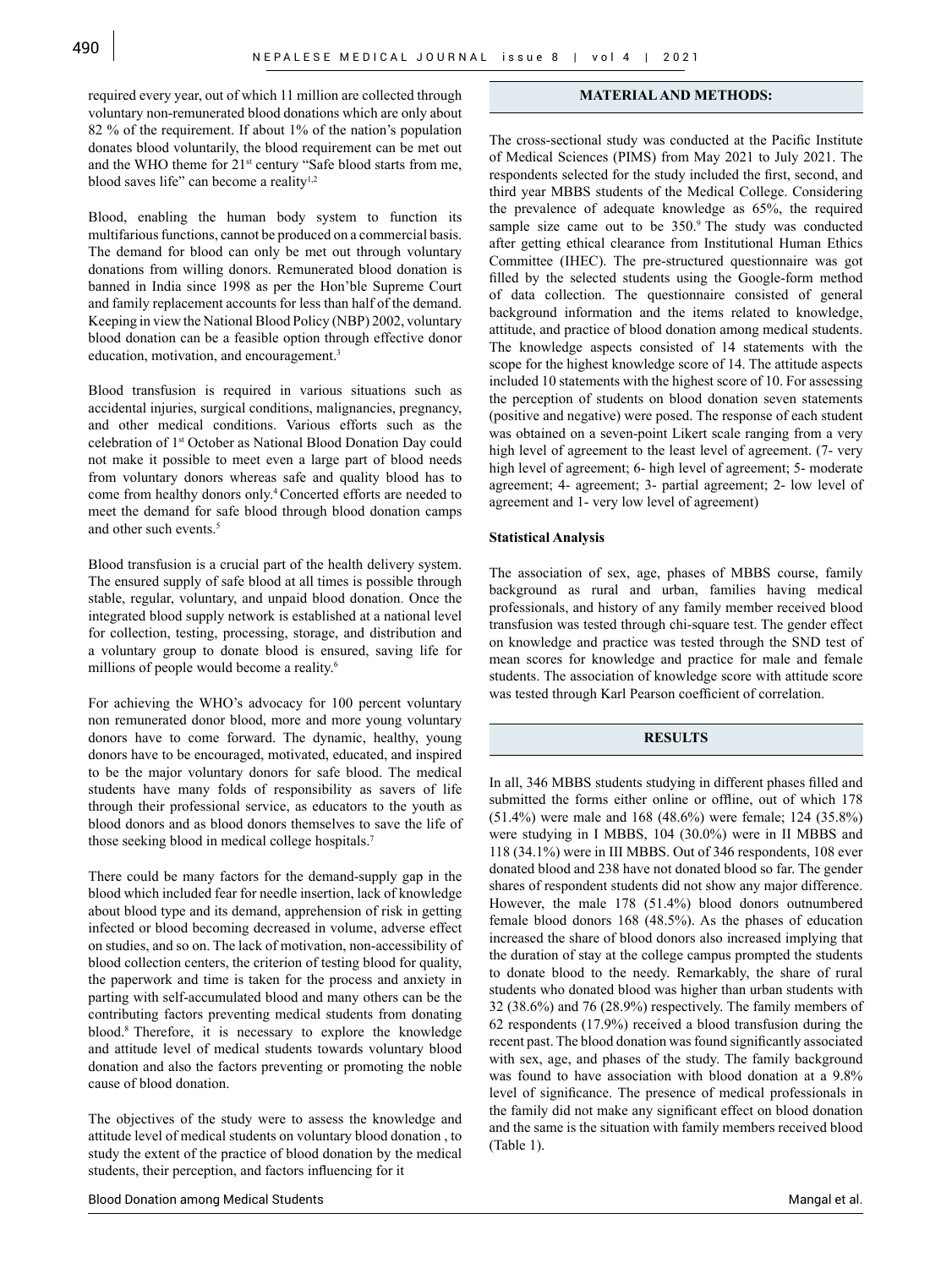| <b>Characteristics</b>                    |                           |               | <b>Ever donated blood</b> | Chi-square value | p-value    |
|-------------------------------------------|---------------------------|---------------|---------------------------|------------------|------------|
|                                           |                           | Yes n $(\% )$ | No n $(\% )$              |                  |            |
| <b>Sex</b>                                | Male $(n=178)$            | $77(43.3\%)$  | 101(56.7%)                |                  |            |
|                                           | Female $(n=168)$          | $31(18.5\%)$  | 137(81.5%)                | 24.770           | < 0.0001   |
| Age                                       | $\leq$ 20 years (n=171)   | $45(26.3\%)$  | 126(73.7%)                |                  |            |
|                                           | $>20$ years (n=175)       | $63(36.0\%)$  | $112(64.0\%)$             | 3.77             | $P=0.052$  |
|                                           | MBBS Batch $2016$ (n=124) | 55 (44.4%)    | $69(55.6\%)$              |                  |            |
| <b>MBBS Batch</b>                         | MBBS Batch $2019$ (n=104) | 34 (32.7%)    | 70 (67.3%)                | 22.630           | P < 0.0001 |
|                                           | MBBS Batch 2020 (n=118)   | $19(16.1\%)$  | 99 (83.9%)                |                  |            |
|                                           | Rural $(n=83)$            | $32(38.6\%)$  | 51 $(61.4\%)$             |                  | $P=0.098$  |
| <b>Residence</b>                          | Urban $(n=263)$           | 76 (28.9%)    | $187(71.1\%)$             | 2.74             |            |
| <b>Medical professional in family</b>     | Yes $(n=172)$             | 54 (31.4%)    | $118(68.6\%)$             |                  |            |
|                                           | No $(n=174)$              | 54 (31.0%)    | $120(69.0\%)$             | 0.005            | $P=0.942$  |
|                                           | Yes $(n=62)$              | $22(35.5\%)$  | $40(64.5\%)$              |                  |            |
| Family members received blood transfusion | No $(n=284)$              | 86 (30.3%)    | 198 (69.7%)               | 0.641            | $P=0.423$  |
|                                           |                           |               |                           |                  |            |

**Table1: Association of blood donation with the socio-demographic characteristics (n=346)**

The average score of attitudes significantly differed between male and female students. However, there was no significant difference in average knowledge score on blood donation between male and female students. The higher attitude score for females over a male and remarkably low share of females donating blood (18.55%) compared to males (43.3%) reveal that the better attitude of female students towards blood donation could not be converted into practice. It implies that concerted efforts are needed to enthuse female students for blood donation (Table 2).

**Table 2: Difference in gender effect on knowledge and attitude score**

| <b>Particulars</b> | <b>Sex</b> | <b>Score</b> | t-test |         |
|--------------------|------------|--------------|--------|---------|
|                    |            | Mean         | SD     | p-value |
| Knowledge          | Male       | 10.11        | 2.09   | 0.22    |
|                    | Female     | 10.38        | 2.08   |         |
| Attitude           | Male       | 6.60         | 1.38   |         |
|                    | Female     | 6 QN         | 1 37   | 0.04    |

The positive and significant correlation coefficient between knowledge score and attitude score is also a promising situation as knowledge enhancement on blood donation led to a positive attitude towards blood donation which can be translated into practice so that medical students can be a better source for promotion of blood donation (Table 3).

|  | Table 3: Correlation analysis of various factors |  |  |
|--|--------------------------------------------------|--|--|
|  |                                                  |  |  |

| <b>Characteristics</b> | SD             | <b>Mean with Pearson's correlation</b><br>coefficient | p-value |
|------------------------|----------------|-------------------------------------------------------|---------|
| <b>Knowledge Score</b> | 10.24<br>2.090 | 0.371                                                 | < 0.001 |
| <b>Attitude Score</b>  | 6.76<br>1383   |                                                       |         |

The overall perception of students on seven statements of positive and negative nature recorded on the Likert scale

showed an overall high degree of consistency as evidenced by a low (17.60%) coefficient of variation (CV). Remarkably two positive statements that "Blood donation is for a noble cause" and "Voluntary blood donation to blood bank saves many life" showed a high degree of consistency in response as clear from low CV values of 19.6% and 18.10% respectively. The statement that "Blood donation helps to get recognition from the recipient" also showed moderate consistency with a CV value of 28.27%. For all other statements, there was a large variation in scores with a CV greater than 50% in scores given by the respondents (Table 4).

|  | Table 4: Perception score on blood donation using seven |  |  |  |
|--|---------------------------------------------------------|--|--|--|
|  | points Likert scale                                     |  |  |  |

| <b>Statements</b>                                                              | Mean<br><b>Score</b> | <b>Standard</b><br><b>Deviation</b><br>(SD) | Coefficient<br>of variation<br>(CV) |
|--------------------------------------------------------------------------------|----------------------|---------------------------------------------|-------------------------------------|
| <b>Blood donation is for a noble</b><br>cause                                  | 6.12                 | 1.20                                        | 19.60                               |
| Blood donation is risky for the 2.58<br>donor                                  |                      | 1.48                                        | 57.36                               |
| <b>Blood donation can cause health</b> $2.90 \t 1.47$<br>problems to the donor |                      |                                             | 50.68                               |
| <b>Blood donation helps to get</b><br>realization from the recipient           | 481                  | 136                                         | 28.27                               |
| Voluntary blood donation to<br>blood bank saves much life                      | 6.24                 | 1 1 3                                       | 18 10                               |
| Family members do not promote 2.77<br>blood donation                           |                      | 1.59                                        | 57.40                               |
| A cash donation is similar to a<br>blood donation                              | 38                   | 190                                         | 57.92                               |
| Overall                                                                        | 4.09                 | 0.72                                        | 17.60                               |

The distribution of students according to blood groups revealed that about 33.2% of students were having B+, 29.48% were O+, 19.65% were A+ and remaining in other groups with lowest in O-which was 0.58% (fig.1).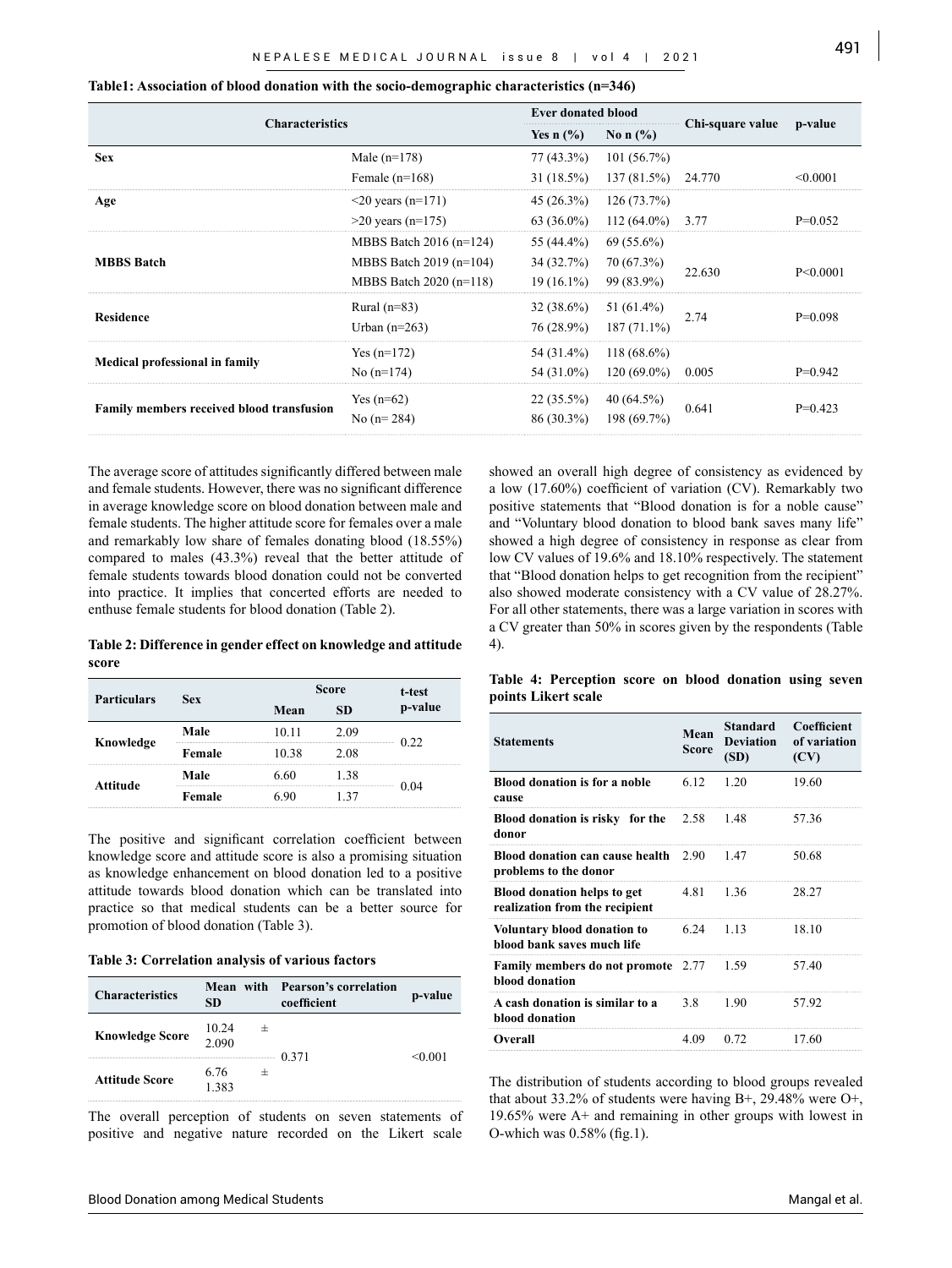

**Figure1: Distribution of blood group among the study participants (n=346)**

The study showed that recommended minimum age of blood donation, minimum body weight required for blood donation, minimum hemoglobin for blood donation were correctly answered by 304 (88.1%), 295 (85.5%) and 208 (60.3%) respectively (fig. 2).



**Figure2: Extent of correct knowledge on blood donation among the study participants**

# **DISCUSSION**

Globally, numerous sensitization programs and surveys have been conducted regarding the knowledge, attitude, and practice of blood donation to sensitize the general people towards blood donation. In the present study,178 (51.4%) male participants were slightly higher in comparison to 168 (48.6%) females. While in contrast, the study done by Chopra D et al showed female participants (57.0%) were more in comparison to males  $(43.0\%)$ <sup>10</sup> In another study done by Chauhan R et al found that 133 (56.5%) females were higher in comparison to  $102$  (43.4%) males.<sup>8</sup> The current study showed that only 31.2% of students have donated blood. In other studies the share of blood donation was 23.0%, 46.0%, 18.0%, and 16.0% respectively.10-13 In the present study 43.3% male and 18.5% female students donated blood indicating dominance by male students in actual blood donation. The study done by Chopra D et al found that 72 % male and 28% female students had donated blood and the difference was statistically significant (p-value-  $0.00$ ).<sup>10</sup> Dawadi P et al<sup>14</sup> showed that out of 126 males, 28 (22.2%) and out of 59 females, 13 (22.03%) were found to have donated blood previously. The present study showed that there was a significant association between blood donation with male students exceeding female students in actual blood donation. Similar results were also obtained in the study done by Nwogoh B et al.<sup>15</sup>

The present study revealed that blood donation was more among third year MBBS students and least among first-year MBBS students. Another study carried out by Dawadi P et al also found that blood donation practice was more among final year students 15 (35.71%) and the least among first year 3 (8.57%).<sup>14</sup> It was found in the present study that 19 (16.1%), 34 (32.7%) and 55 (44.4%) students who had donated blood belonged to the first year, the second year, and final year while a study done by James T et al showed 9.1%, 37.9% and 42.4% of students who have donated blood belonged to the first year, second year and a final year respectively.<sup>16</sup>

The present study showed that there was a significant difference in attitude between male and female students while in contrast, the study done by Suresh S et al showed that there was no statistically significant difference in attitudes between males and females (p-value =  $0.17$ ).<sup>17</sup> It was found in the current study that the percentage of correct responses to questions on knowledge was 76.1% with the mean score of 10.24 while Suresh S et al revealed that the percentage of correct responses to questions on knowledge was found to be 48.09% with a mean score of 7.21 which was referred as moderate score in knowledge.<sup>17</sup>

In the present study, the recommended age of blood donation was correctly answered by 304 (88.1%) study participants. Similar findings were also found in the study conducted by Chopra D et al which showed recommended age of blood donation was correctly answered by 90% of study participants.<sup>10</sup> The present study found that 340 (98.26%) study participants were aware of their blood groups. The study done by Chauhan R et al<sup>8</sup> showed that 225 (95.7%) participants were aware of their blood groups and Meinia SK et al<sup>19</sup> found that 146 (97.3%) respondents knew their blood groups respectively. The high share of awareness of own blood group is a welcome situation.

The present study revealed that 64 (18.5%) had donated blood only once and 44 (12.71%) had donated more than once. The study by Chauhan R et al observed that 30 (55.6%) students had donated blood only once and 24 (44.4%) had donated more than once.<sup>8</sup> Another study by Dawadi P et al<sup>14</sup> showed that among 41 students who have donated blood, 24 (58.54%) students had donated blood only once and 17 (41.46%) had donated more than once. The low share of students donating blood in the present study indicates the need to inspire them towards a noble cause.

The current study indicated that 304 (88.12%) knew the minimum age required for blood donation and 295(85.51%) knew about the minimum body weight for blood donation. The study done by Suresh S et al revealed that 174 students (91.09%) knew that the minimum age required for blood donation was 18 years, while 116 (60.7%) and 94 (49.2%) of them recognized correctly knew the minimum weight and the minimum gap required between two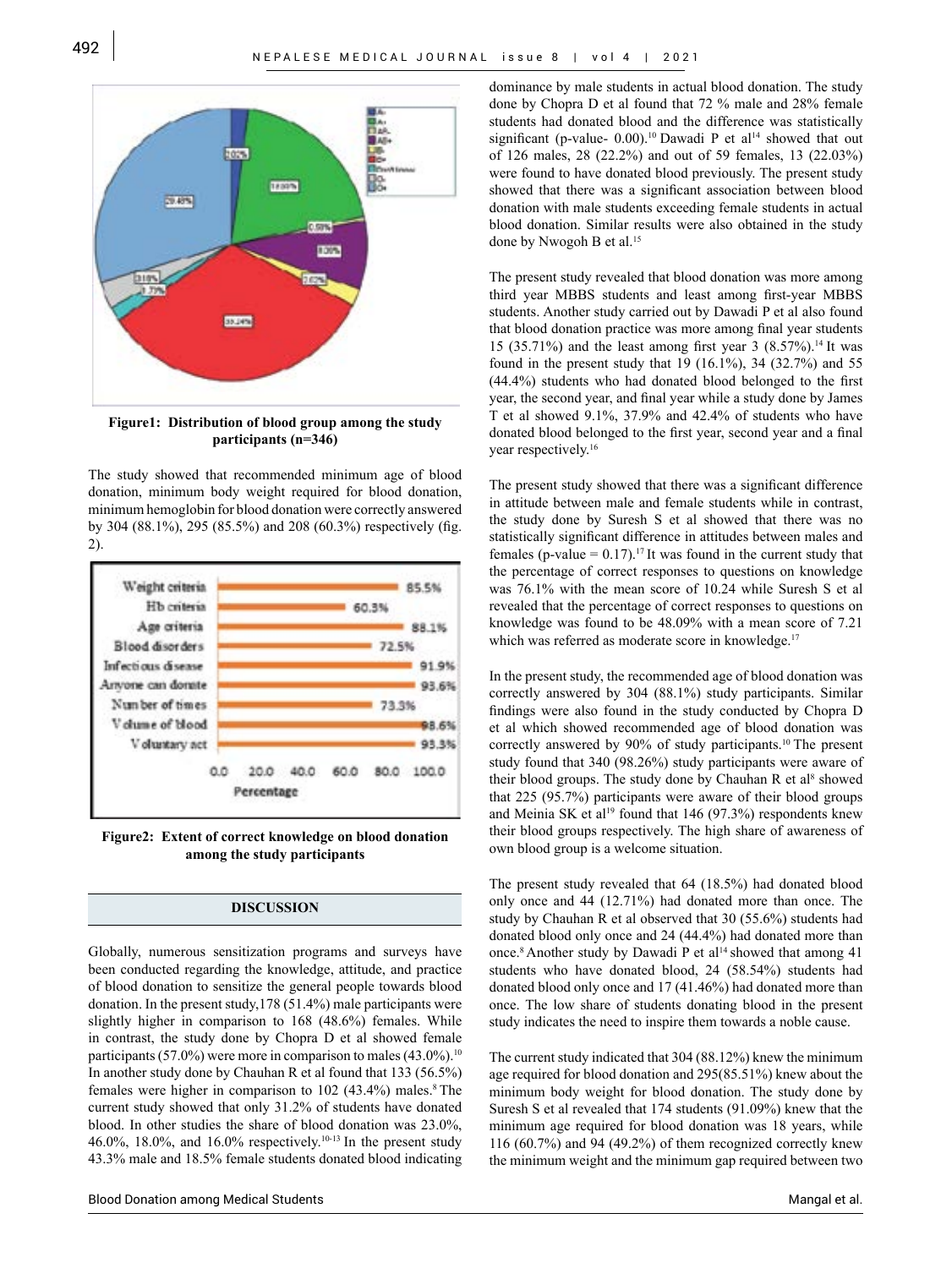blood donations.17 Meinia SK et al revealed that 123 (82%) study participants knew the suitable age group for blood donation.<sup>18</sup>

It was found in the current study that 208 (60.3%) knew about the minimum hemoglobin level for blood donation by the donor. Another study by Meinia SK et al found that 104 (69.33%) study participants knew about minimum hemoglobin levels required for blood donation.18 The present study showed that 323 (93.62%) students knew that healthy individuals can donate blood while the study by James T et al found that 145 (94.7%) of the students were aware of the fact that healthy individuals can donate blood.<sup>16</sup>

The present study revealed that 340(98.6%) students knew the exact volume of blood that can be donated by blood donor while a study done by James T et al found that 111 (72.4%) of the study group had knowledge about the volume of blood that can be donated.16 Meinia SK et al found that 125 (83.3%) study participants knew the correct volume of blood which can be donated.18 The current study showed that 317 (91.9%) students knew the diseases transmitted through blood transfusion. While a study done by James T et al showed 148 (96.7%) of the study participants were aware of the transmission of diseases through blood.16

In the present study 322(93.33%) students reported that blood donation should be a voluntary service, while the study done by James T et al showed 150 (98%) of the study population reported that blood donation should be a voluntary service to society.16 In short, the higher knowledge level of medical students and

the positive attitude of female students on blood donation in the study could not be translated into the action of voluntary blood donation seeking concerted efforts to enthuse medical students towards this noble cause.

## **CONCLUSIONS**

The gender, age, and phases of the MBBS study are factors contributing to actual blood donation. The higher attitude of female students could not be transformed into actual practice of blood donation. Family background has no significant effect on actual blood donation. Special efforts are required to enthuse medical students in general and female students in particular towards blood donation.

#### **Limitation**

Since it is a survey-based study, it was difficult to establish the causal effect relationship with certainty.

#### **ACKNOWLEDGMENT**

We thank the Medical Social Workers of the Department of Community Medicine Mr. Tarachand Salvi, Mr. Premprakash Salvi, Mr. Bhupender Maloo, and Mr. Pankaj Menaria for their cooperation and support in the study on Blood Donation.

#### **REFERENCES**

- 1. Fordham J, Dhingra N. Towards 100% voluntary blood donation: A Global Framework for Action. Geneva: WHO; 2010. [Website](https://apps.who.int/iris/handle/10665/44359)
- 2. Amatya M. Study on knowledge, attitude and practice of blood donation among students of different colleges of Kathmandu, Nepal. International Journal of Pharmaceutical & Biological Archives.2013;4(3):424-28. [Website](https://www.ijpba.info/ijpba/index.php/ijpba/article/view/1003)
- 3. National Blood Policy. National AIDS Control Organization, Ministry of Health and Family Welfare, Government of India, New Delhi, 2007. [Cited 2021 July 2] Available at: [Website](http://www.naco.gov.in/sites/default/files/National%20Blood%20Policy_0.pdf)
- 4. Kishore J. National Health Programs of India. 9th ed. Delhi: Century publications; 2011. 889p
- 5. Blood Safety- Fact sheet no 279. World Health Organization, 2011. [Cited 2021 June 17] Availableat: [Website](https://www.who.int/worldblooddonorday/media/who_blood_safety_factsheet_2011.pdf)
- 6. World Health Organization. Blood safety and availability. WHO Fact Sheet. 2013(279)[Cited2021 June 26]. Available from: [Website](https://www.who.int/news-room/fact-sheets/detail/blood-safety-and-availability)
- 7. Sabu KM, Remya A, Binu VS, Vivek R. Knowledge, Attitude and Practice on Blood Donation among Health Science Students in a University campus, South India. Journal of Health and Allied Sciences. 2011;10(2):1-3. [Website](https://www.ojhas.org/issue38/2011-2-6.htm)
- 8. Chauhan R, Kumar R, Thakur S. A study to assess the knowledge, attitude, and practices about blood donation among medical students of a medical college in North India.Journal of Family Medicine and Primary Care. 2018;7(4): 693-97. [Crossref](https://doi.org/10.4103/jfmpc.jfmpc_54_17)
- 9. Rajeshwari S, Katte NH. Perception on blood donation among engineering and medical students in Raichur: A cross-sectional

study. Int J Med Sci Public Health. 2018;7(5):413-16. [Crossref](DOI: http://dx.doi.org/10.5455/ijmsph.2018.1234505032018)

- 10. Chopra D, Jauhari N. Knowledge Attitude & Practices towards Voluntary Blood Donation among Medical Students in Barabanki. Indian J Comm Health. 2015; 27(3): 386-90. [Website](https://www.iapsmupuk.org/journal/index.php/IJCH/article/view/590)
- 11. Ponmari JS, Sivaraman M, Balasubramanian A. A study on knowledge, attitude and practice on blood donation among medical students in a tertiary care teaching hospital, Chennai, Tamil Nadu, India. Int J Basic Clin Pharmacol.2016;5(3):802-4. [Crossref](http://dx.doi.org/10.18203/2319-2003.ijbcp20161523)
- 12. Jose AP, Angadi MM, Masali KA, Bhat S, KJ S, Wajantri P. Knowledge, Attitude and Practices on voluntary blood donation among college students in Bijapur, Karnataka. IJCRR. 2013; 5(12): 26-31. [Website](https://www.ijcrr.com/uploads/1279_pdf.pdf)
- 13. Hosain GM, Anisuzzaman M, Begum A. Knowledge and attitude towards voluntary blood donation among Dhaka University students in Bangladesh. East Afr Med J. 1997;74(9):549-53. [Website](https://pubmed.ncbi.nlm.nih.gov/9487428/)
- 14. Dawadi P, Khadka S, Khanal MC, Thapa RK. Blood Donation Practice among Undergraduate Students in a Tertiary Care Hospital: A Descriptive Cross-sectional Study.J Nepal Med Assoc. 2020;58(232):998-1004. [Crossref](https://doi.org/10.31729/jnma.5205)
- 15. Nwogoh B, Aigberadion U, Nwannadi AI. Knowledge, Attitude, and Practice of Voluntary Blood Donation among Healthcare Workers at the University of Benin Teaching Hospital, Benin City, Nigeria. Journal of Blood Transfusion. 2013;13:1-6. [Crossref](https://doi.org/10.1155/2013/797830)
- 16. James T, Sunny R. Knowledge, attitude and practices of voluntary blood donation among medical students in a teaching institution,